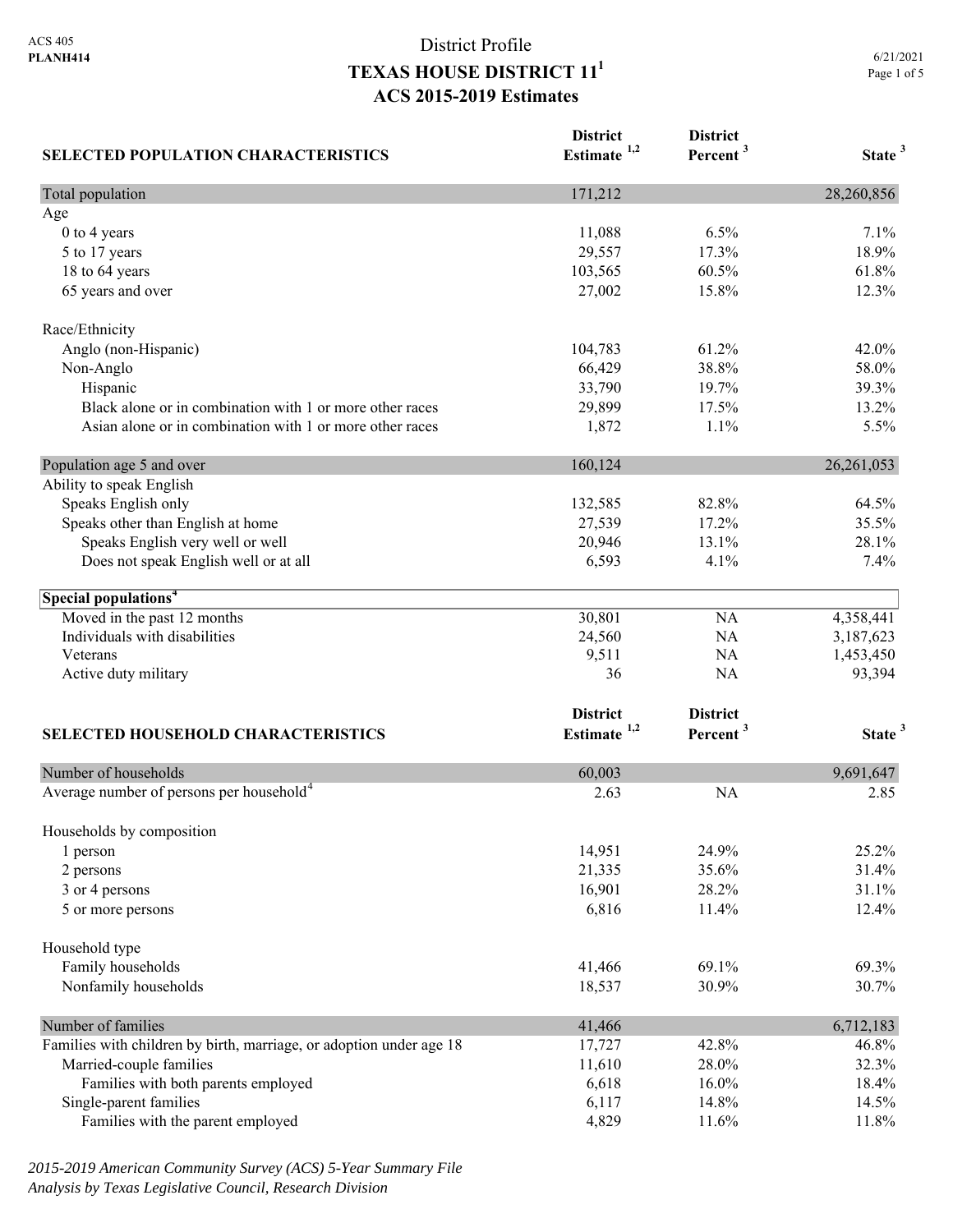| <b>SELECTED EDUCATION CHARACTERISTICS</b>                                | <b>District</b><br>Estimate <sup>1,2</sup> | <b>District</b><br>Percent <sup>3</sup> | State <sup>3</sup> |
|--------------------------------------------------------------------------|--------------------------------------------|-----------------------------------------|--------------------|
| Population age 3 and over enrolled in school                             | 46,711                                     |                                         | 7,681,758          |
| School status                                                            |                                            |                                         |                    |
| In preschool (public and private)                                        | 2,220                                      | 4.8%                                    | $6.0\%$            |
| In kindergarten, elementary, middle, or high school (public and private) | 29,570                                     | 63.3%                                   | 69.8%              |
| In preschool through 12th grade (public only)                            | 29,514                                     | 63.2%                                   | 68.8%              |
| In college, graduate, or professional school                             | 14,921                                     | 31.9%                                   | 24.3%              |
| Population age 25 and over                                               | 108,453                                    |                                         | 18, 131, 554       |
| <b>Educational attainment</b>                                            |                                            |                                         |                    |
| Bachelor's degree or higher                                              | 20,764                                     | 19.1%                                   | 29.9%              |
| Less than high school graduate                                           | 20,680                                     | 19.1%                                   | 16.3%              |
|                                                                          | <b>District</b>                            | <b>District</b>                         |                    |
| <b>SELECTED LABOR CHARACTERISTICS</b>                                    | Estimate $1,2$                             | Percent <sup>3</sup>                    | State <sup>3</sup> |
| Civilian employed population age 16 and over                             | 69,261                                     |                                         | 13,253,631         |
| Civilian employment sector                                               |                                            |                                         |                    |
| Private sector                                                           | 51,700                                     | 74.6%                                   | 80.1%              |
| Government sector                                                        | 12,500                                     | 18.0%                                   | 13.0%              |
| Self-employed                                                            | 4,814                                      | 7.0%                                    | 6.7%               |
| Industry for civilian employed population                                |                                            |                                         |                    |
| Agriculture, forestry, fishing, hunting, and mining                      | 5,172                                      | 7.5%                                    | 3.0%               |
| Construction                                                             | 5,832                                      | 8.4%                                    | 8.6%               |
| Manufacturing                                                            | 8,169                                      | 11.8%                                   | 8.5%               |
| Wholesale trade                                                          | 1,236                                      | 1.8%                                    | 2.9%               |
| Retail trade                                                             | 7,758                                      | 11.2%                                   | 11.4%              |
| Transportation and warehousing and utilities                             | 3,388                                      | 4.9%                                    | 5.9%               |
| Information                                                              | 762                                        | 1.1%                                    | 1.7%               |
| Finance and insurance, and real estate and rental and leasing            | 2,269                                      | 3.3%                                    | 6.7%               |
| Professional, scientific, management, administrative, and waste mgmt.    | 4,615                                      | 6.7%                                    | 11.5%              |
| Educational services and health care and social assistance               | 18,788                                     | 27.1%                                   | 21.6%              |
| Arts, entertainment, recreation, accommodation, and food services        | 5,097                                      | 7.4%                                    | 9.2%               |
| Other services, except public administration                             | 3,290                                      | 4.8%                                    | 5.2%               |
| Public administration                                                    | 2,885                                      | 4.2%                                    | 4.0%               |
| Population age 16 to 64                                                  | 107,693                                    |                                         | 18,273,711         |
| Worked at all in the past 12 months                                      | 76,560                                     | 71.1%                                   | 75.4%              |
| Worked 50-52 weeks                                                       | 54,503                                     | 50.6%                                   | 59.0%              |
| Usually worked 35 or more hours per week                                 | 47,266                                     | 43.9%                                   | 52.2%              |
| Usually worked less than 35 hours per week                               | 7,237                                      | 6.7%                                    | 6.8%               |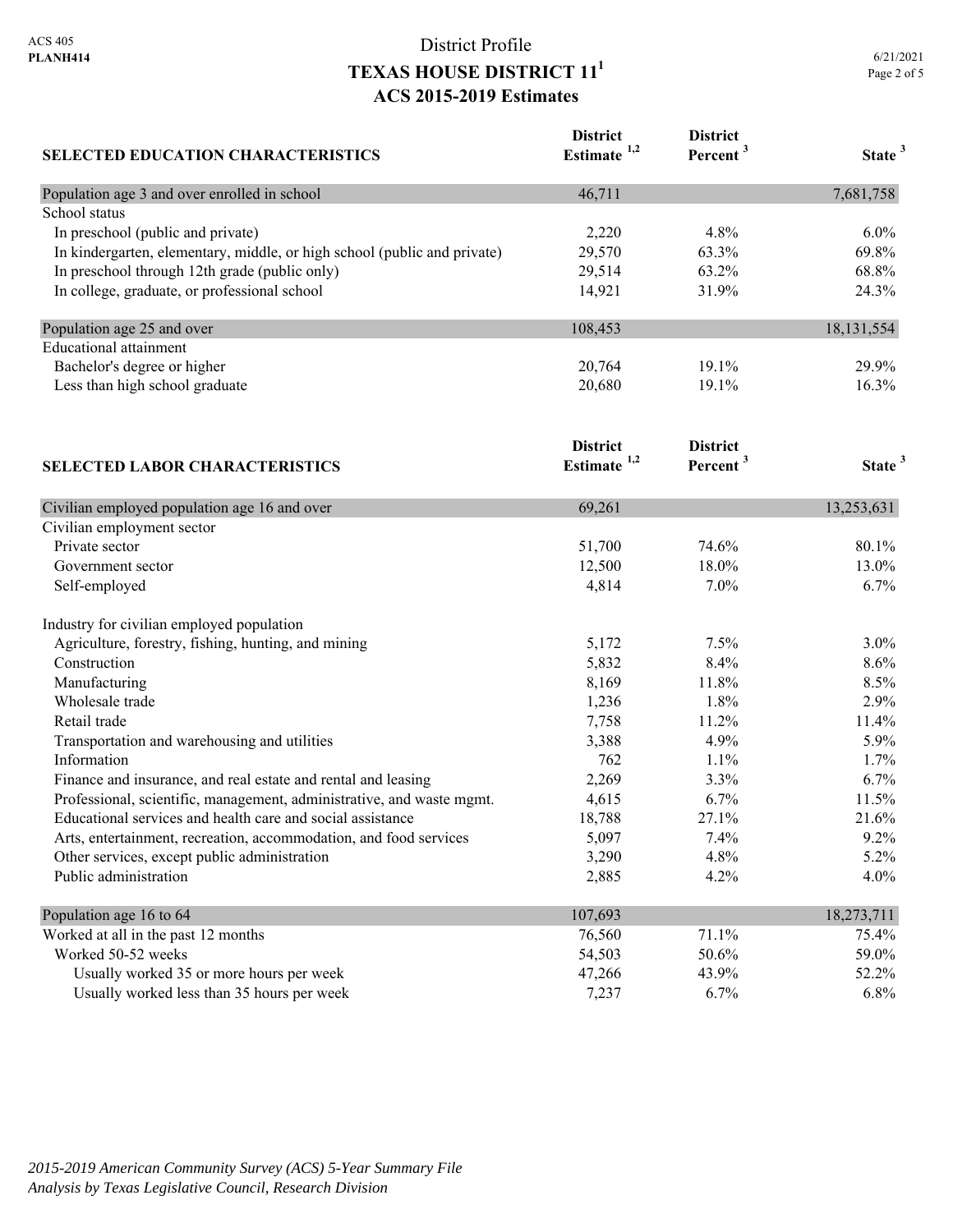| <b>SELECTED LABOR CHARACTERISTICS (continued)</b>               | <b>District</b><br>Estimate <sup>1,2</sup> | <b>District</b><br>Percent <sup>3</sup> | State <sup>3</sup> |
|-----------------------------------------------------------------|--------------------------------------------|-----------------------------------------|--------------------|
| Workers age 16 and over                                         | 68,072                                     |                                         | 13,115,511         |
| Means of transportation to work                                 |                                            |                                         |                    |
| Public transportation                                           | 162                                        | 0.2%                                    | 1.4%               |
| Private vehicle                                                 | 63,585                                     | 93.4%                                   | 90.5%              |
| Walk / bicycle / motorcycle                                     | 1,862                                      | 2.7%                                    | 1.9%               |
| Taxi / other means                                              | 306                                        | 0.4%                                    | 1.2%               |
| Worked at home                                                  | 2,157                                      | 3.2%                                    | 5.0%               |
| Travel time to work <sup>5</sup>                                |                                            |                                         |                    |
| Less than 15 minutes                                            | 25,023                                     | 36.8%                                   | 23.6%              |
| 15 minutes to 29 minutes                                        | 21,345                                     | 31.4%                                   | 34.2%              |
| 30 minutes to 44 minutes                                        | 10,384                                     | 15.3%                                   | 20.8%              |
| 45 minutes to 59 minutes                                        | 4,103                                      | 6.0%                                    | 8.3%               |
| 60 minutes or more<br><b>SELECTED INCOME CHARACTERISTICS</b>    | 5,060                                      | 7.4%                                    | 8.1%               |
|                                                                 | <b>District</b><br>Estimate <sup>1,2</sup> | <b>District</b><br>Percent <sup>3</sup> | State <sup>3</sup> |
|                                                                 |                                            |                                         |                    |
| Persons in poverty <sup>6</sup>                                 | 28,585                                     | 18.2%                                   | 14.7%              |
| Per capita income <sup>4</sup>                                  | \$24,199                                   | NA                                      | \$31,277           |
| Number of households                                            | 60,003                                     |                                         | 9,691,647          |
| Annual household income                                         |                                            |                                         |                    |
| Less than \$10,000                                              | 4,543                                      | 7.6%                                    | 6.1%               |
| \$10,000 to \$24,999                                            | 11,356                                     | 18.9%                                   | 12.9%              |
| \$25,000 to \$49,999                                            | 14,857                                     | 24.8%                                   | 21.8%              |
| \$50,000 to \$99,999                                            | 17,944                                     | 29.9%                                   | 30.1%              |
| \$100,000 to \$199,999                                          | 9,131                                      | 15.2%                                   | 21.7%              |
| \$200,000 and over                                              | 2,172                                      | 3.6%                                    | 7.4%               |
| Households with social security income                          | 20,339                                     | 33.9%                                   | 25.6%              |
| Households with supplemental security income (SSI)              | 3,710                                      | 6.2%                                    | 4.7%               |
| Households with public assistance income <sup>7</sup>           | 1,058                                      | 1.8%                                    | 1.4%               |
| Households that received food stamps/SNAP in the past 12 months | 8,854                                      | 14.8%                                   | 11.8%              |
| Number of families living in poverty                            | 5,498                                      |                                         | 759,269            |
| With related children under age 18                              | 3,975                                      | 72.3%                                   | 77.1%              |
| Married couple families                                         | 1,318                                      | 24.0%                                   | 26.2%              |
| Single-parent families                                          | 2,657                                      | 48.3%                                   | 50.9%              |
| Female head of household                                        | 2,067                                      | 37.6%                                   | 44.4%              |
| Male head of household                                          | 590                                        | 10.7%                                   | 6.4%               |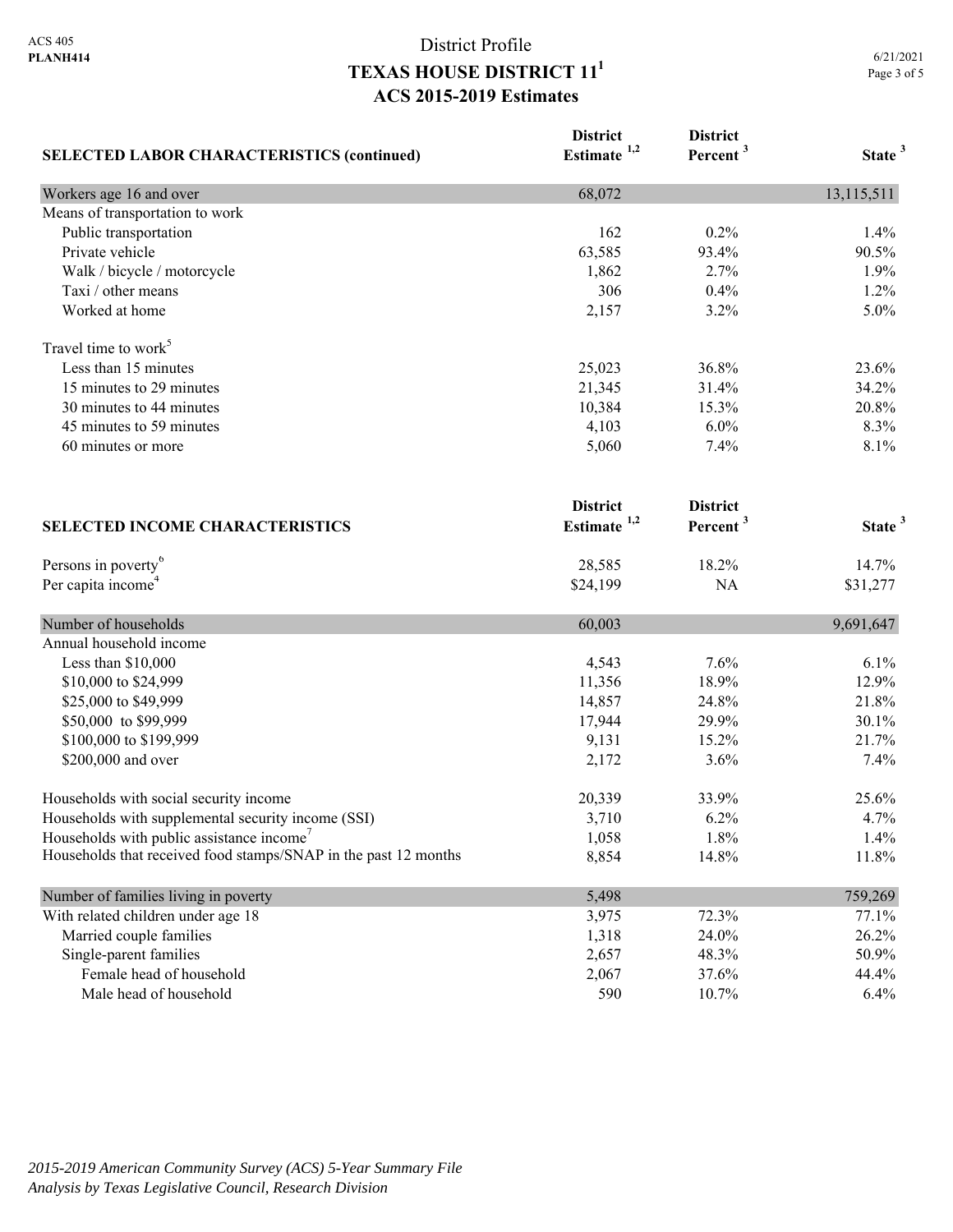6/21/2021 Page 4 of 5

| <b>SELECTED HOUSING CHARACTERISTICS</b>                                             | <b>District</b><br>Estimate $1,2$ | <b>District</b><br>Percent <sup>3</sup> | State <sup>3</sup> |
|-------------------------------------------------------------------------------------|-----------------------------------|-----------------------------------------|--------------------|
| Number of housing units                                                             | 71,444                            |                                         | 10,937,026         |
| Age of housing                                                                      |                                   |                                         |                    |
| Built in 2010 or later                                                              | 4,871                             | 6.8%                                    | 10.4%              |
| Built between 2000 and 2009                                                         | 11,243                            | 15.7%                                   | 19.3%              |
| Built between 1990 and 1999                                                         | 9,344                             | 13.1%                                   | 15.2%              |
| Built between 1970 and 1989                                                         | 25,229                            | 35.3%                                   | 31.4%              |
| Built before 1970                                                                   | 20,757                            | 29.1%                                   | 23.7%              |
| Occupancy status                                                                    |                                   |                                         |                    |
| Owner-occupied                                                                      | 40,570                            | 56.8%                                   | 54.9%              |
| Renter-occupied                                                                     | 19,433                            | 27.2%                                   | 33.7%              |
| Vacant                                                                              | 11,441                            | 16.0%                                   | 11.4%              |
| Median gross rent (contract rent plus estimated utility and fuel cost) <sup>4</sup> | \$757                             | NA                                      | \$1,045            |
| Median value of owner-occupied housing units <sup>4</sup>                           | \$120,000                         | <b>NA</b>                               | \$172,500          |
| Number of owner-occupied housing units                                              | 40,570                            |                                         | 6,004,802          |
| Value of owner-occupied housing                                                     |                                   |                                         |                    |
| Less than \$50,000                                                                  | 7,682                             | 18.9%                                   | 8.9%               |
| \$50,000 to \$99,999                                                                | 9,446                             | 23.3%                                   | 16.5%              |
| \$100,000 to \$199,999                                                              | 13,132                            | 32.4%                                   | 32.2%              |
| \$200,000 to \$499,999                                                              | 8,812                             | 21.7%                                   | 34.8%              |
| \$500,000 and above                                                                 | 1,498                             | 3.7%                                    | 7.6%               |
| Selected monthly owner costs as a percentage of household income <sup>8</sup>       |                                   |                                         |                    |
| 35 percent or more                                                                  | 5,156                             | 12.7%                                   | 15.3%              |
| 20 to 34.9 percent                                                                  | 7,928                             | 19.5%                                   | 24.9%              |
| Less than 20 percent                                                                | 27,203                            | 67.1%                                   | 59.0%              |
| Vehicles available in owner-occupied housing units                                  |                                   |                                         |                    |
| No vehicle                                                                          | 975                               | 2.4%                                    | 2.1%               |
| One or more vehicles                                                                | 39,595                            | 97.6%                                   | 97.9%              |
| Number of renter-occupied housing units                                             | 19,433                            |                                         | 3,686,845          |
| Gross rent <sup>9</sup>                                                             |                                   |                                         |                    |
| Less than \$500                                                                     | 2,806                             | 14.4%                                   | 6.2%               |
| \$500 to \$749                                                                      | 5,623                             | 28.9%                                   | 13.4%              |
| \$750 to \$999                                                                      | 5,247                             | 27.0%                                   | 24.2%              |
| \$1,000 to \$1,249                                                                  | 2,015                             | 10.4%                                   | 20.7%              |
| \$1,250 and above                                                                   | 1,517                             | 7.8%                                    | 30.5%              |
| Gross rent as a percentage of household income <sup>8</sup>                         |                                   |                                         |                    |
| 35 percent or more                                                                  | 7,161                             | 36.8%                                   | 35.9%              |
| 20 to 34.9 percent                                                                  | 4,828                             | 24.8%                                   | 32.1%              |
| Less than 20 percent                                                                | 4,894                             | 25.2%                                   | 24.9%              |
| Vehicles available in renter-occupied housing units                                 |                                   |                                         |                    |
| No vehicle                                                                          | 2,385                             | 12.3%                                   | 10.5%              |
| One or more vehicles                                                                | 17,048                            | 87.7%                                   | 89.5%              |